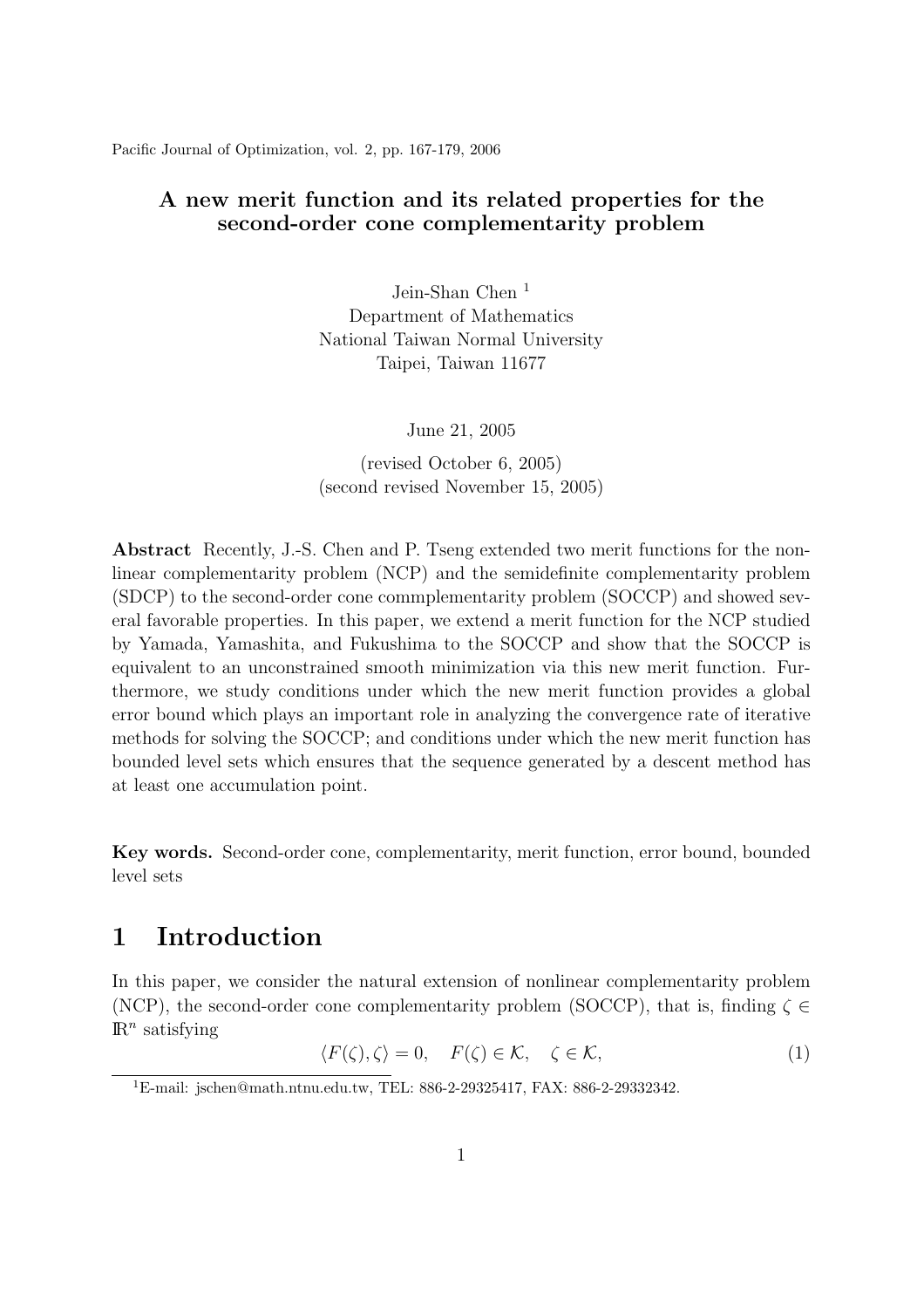where  $\langle \cdot, \cdot \rangle$  is the Euclidean inner product,  $F : \mathbb{R}^n \to \mathbb{R}^n$  is a smooth (i.e., continuously differentiable) mapping, and  $K$  is the Cartesian product of second-order cones (SOC), also called Lorentz cones [9]. In other words,

$$
\mathcal{K} = \mathcal{K}^{n_1} \times \dots \times \mathcal{K}^{n_m},\tag{2}
$$

where  $m, n_1, ..., n_m \ge 1, n_1 + ... + n_m = n$ , and

$$
\mathcal{K}^{n_i} := \{ (x_1, x_2) \in \mathbb{R} \times \mathbb{R}^{n_i - 1} \mid ||x_2|| \le x_1 \},\tag{3}
$$

with  $\|\cdot\|$  denoting the Euclidean norm and  $\mathcal{K}^1$  denoting the set of nonnegative reals  $\mathbb{R}_+$ . A special case of (2) is  $\mathcal{K} = \mathbb{R}_+^n$ , the nonnegative orthant in  $\mathbb{R}^n$ , which corresponds to  $m = n$  and  $n_1 = \cdots = n_m = 1$ . If  $\mathcal{K} = \mathbb{R}^n_+$ , then (1) reduces to the nonlinear complementarity problem (NCP). The NCP plays a fundamental role in optimization theory and has many applications in engineering and economics; see, e.g., [7, 10, 11, 12]. Throughout this paper, we assume  $\mathcal{K} = \mathcal{K}^n$  for simplicity, i.e.,  $\mathcal K$  is a single second-order cone (all the analysis can be easily carried over to the general case where  $K$  has the direct product structure (2) ).

There have been proposed various methods for solving SOCCP. They include interiorpoint methods [1, 20, 21, 22, 25], and (non-interior) smoothing Newton methods [6, 16, 17]. In the recent paper [3], an alternative approach based on reformulating SOCCP as an unconstrained smooth minimization problem was studied. In particular, they were finding a smooth function  $\psi : \mathbb{R}^n \times \mathbb{R}^n \to \mathbb{R}_+$  such that

$$
\psi(x,y) = 0 \iff x \in \mathcal{K}^n, \quad y \in \mathcal{K}^n, \quad \langle x, y \rangle = 0. \tag{4}
$$

We call such a  $\psi$  a *merit function*. Then, the SOCCP can be expressed as an unconstrained smooth (global) minimization problem:

$$
\min_{\zeta \in \mathbb{R}^n} \ \psi(F(\zeta), \zeta). \tag{5}
$$

Various gradient methods such as conjugate gradient methods and quasi-Newton methods [2, 15] can be applied to slove (5). There have some advantages for this approach as explained in [3]. For this approach to be effective, the choice of  $\psi$  is crucial. In the case of NCP, corresponding to (1) when  $\mathcal{K} = \mathbb{R}^n_+$ , a popular choice is

$$
\psi(x, y) = \frac{1}{2} \sum_{i=1}^{n} \phi(x_i, y_i)^2
$$

for all  $x = (x_1, ..., x_n)^T \in \mathbb{R}^n$ , where  $\phi$  is the well-known Fischer-Burmeister (FB) NCPfunction [13, 14] defined by

$$
\phi(x_i, y_i) = \sqrt{x_i^2 + y_i^2} - x_i - y_i.
$$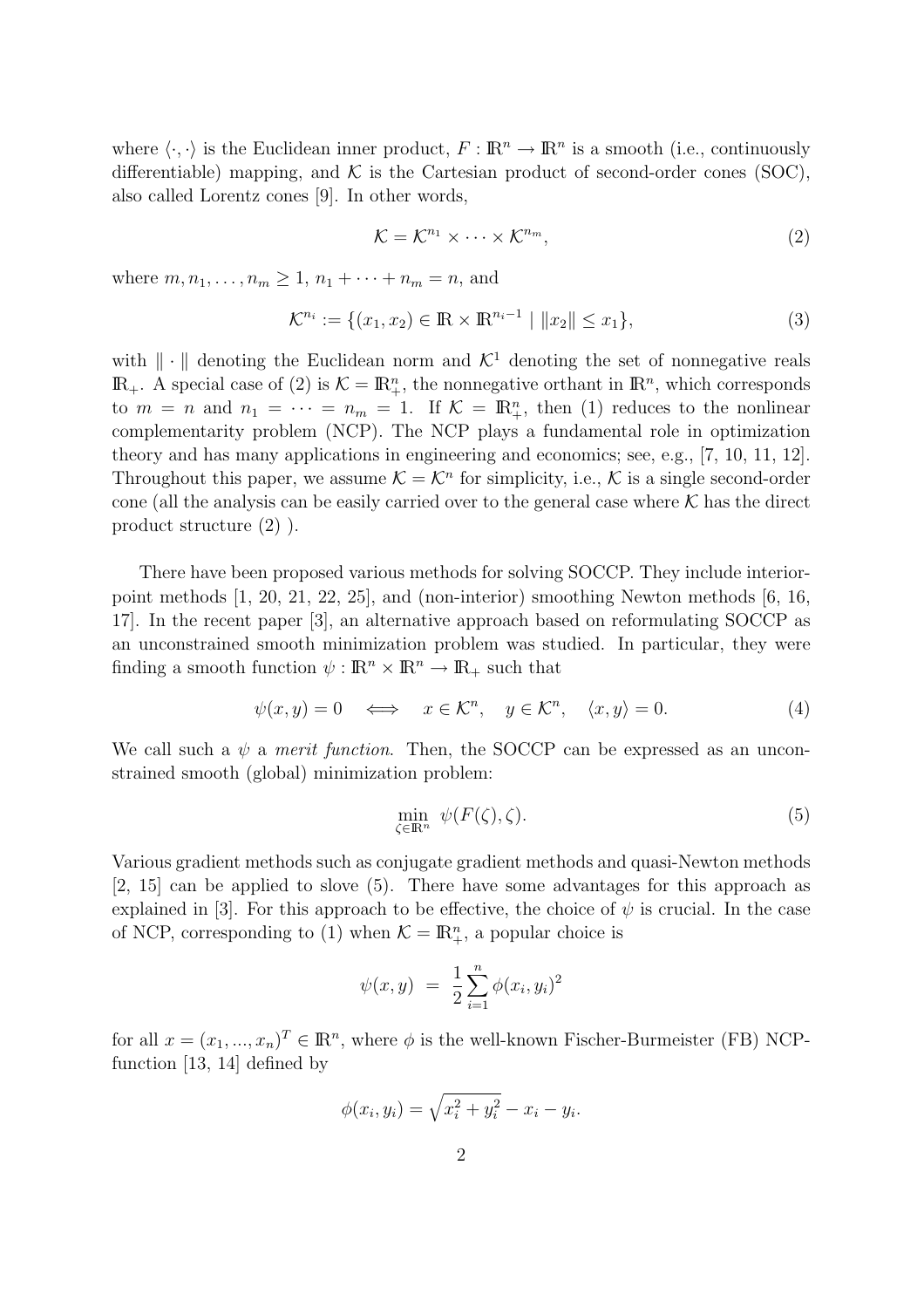It has been shown that  $\psi$  is smooth (even though  $\phi$  is not differentiable) and satisfies (4), see [8, 18, 19]. In the case of SOCCP, for any  $x = (x_1, x_2), y = (y_1, y_2) \in \mathbb{R} \times \mathbb{R}^{n-1}$ , we define their Jordan product [3, 9] associated with  $\mathcal{K}^n$  as

$$
x \circ y := (\langle x, y \rangle, y_1 x_2 + x_1 y_2). \tag{6}
$$

The identity element under this product is  $e := (1, 0, \ldots, 0)^T \in \mathbb{R}^n$ . We write  $x^2$  to mean  $x \circ x$  and write  $x + y$  to mean the usual componentwise addition of vectors. It is known that  $x^2 \in \mathcal{K}^n$  for all  $x \in \mathbb{R}^n$ . Moreover, for  $x \in \mathcal{K}^n$ , there exists a unique vector in  $\mathcal{K}^n$ , denoted by  $x^{1/2}$ , such that  $(x^{1/2})^2 = x^{1/2} \circ x^{1/2} = x$ . Thus, the Fischer-Burmeister function associated with second-order cone (SOC),

$$
\phi_{\text{FB}}(x, y) := (x^2 + y^2)^{1/2} - x - y,\tag{7}
$$

is well-defined for all  $(x, y) \in \mathbb{R}^n \times \mathbb{R}^n$  and maps  $\mathbb{R}^n \times \mathbb{R}^n$  to  $\mathbb{R}^n$ . It was shown in [16] that  $\phi_{FB}(x, y) = 0$  if and only if  $x \in \mathcal{K}^n$ ,  $y \in \mathcal{K}^n$ ,  $\langle x, y \rangle = 0$ . Hence,  $\psi_{FB} : \mathbb{R}^n \times \mathbb{R}^n \to \mathbb{R}^+$ given by

$$
\psi_{FB}(x, y) := \frac{1}{2} ||\phi_{FB}(x, y)||^2,
$$
\n(8)

is a merit function for SOCCP. It was also shown in the paper [3] that, like the NCP case,  $\psi_{FB}$  is smooth and, when  $\nabla F$  is positive semi-definite, every stationary point of (5) solves SOCCP. For SDCP, which is a natural extension of NCP where  $\mathbb{R}^n_+$  is replaced by the cone of positive semi-definite matrices  $S_{+}^{n}$  and the partial order  $\leq$  is also changed by  $\preceq_{\mathcal{S}^n_+}$  (a partial order associated with  $\mathcal{S}^n_+$  where  $A \preceq_{\mathcal{S}^n_+} B$  means  $B-A \in \mathcal{S}^n_+$ ) accordingly, the above features hold for the following analog of the SDCP merit function studied by Yamashita and Fukushima [27]:

$$
\psi_{\text{YF}}(x,y) := \psi_1(\langle x,y \rangle) + \psi_{\text{FB}}(x,y),\tag{9}
$$

where  $\psi_1 : \mathbb{R} \to \mathbb{R}_+$  is any smooth function satisfying

$$
\psi_1(t) = 0 \quad \forall t \le 0 \qquad \text{and} \qquad \psi_1'(t) > 0 \quad \forall t > 0. \tag{10}
$$

In [27],  $\psi_1(t) = \frac{1}{4}(\max\{0,t\})^4$  was considered. In fact, the function  $\psi_{YF}$ , which was recently studied in [3], is also a SOCCP version merit function that enjoys favorable properties as what  $\psi_{FB}$  has and possesses additional properties including bounded level sets and error bound.

In this paper, we make a slight modification of  $\psi_{\text{YF}}$ , for which  $\psi_1$  is replaced by the mapping  $\psi_0 : \mathbb{R}^n \times \mathbb{R}^n \to \mathbb{R}_+$  that is given by

$$
\psi_0(x, y) := \frac{1}{2} ||(x \circ y)_+||^2,\tag{11}
$$

where  $(\cdot)_+$  denotes the orthogonal projection onto  $\mathcal{K}^n$ . If we observe closely, we may see there is some relation between  $\psi_0$  and  $\psi_1$ : both are smooth functions. Moreover, if we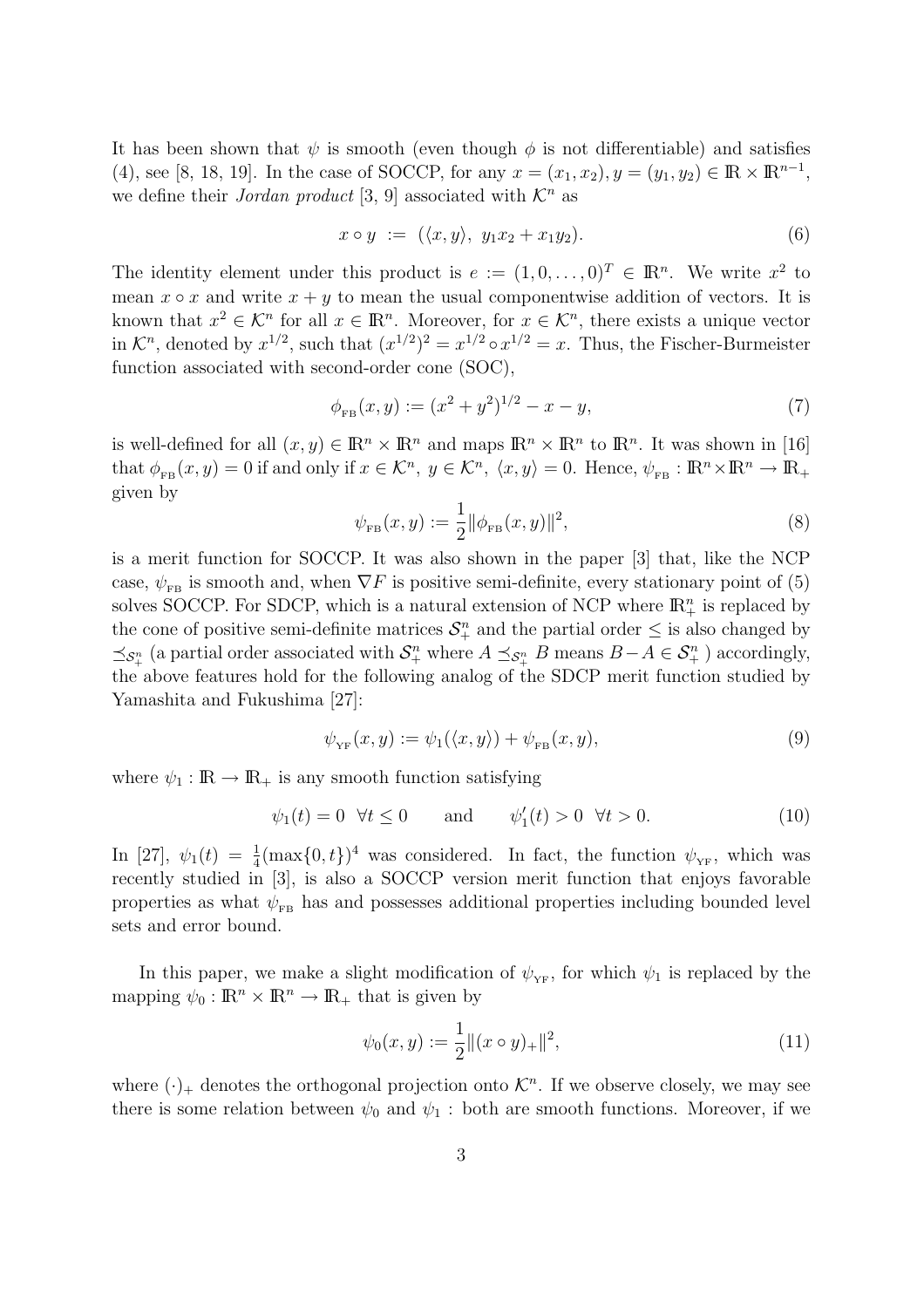let  $\hat{\psi}_1 : \mathbb{R}^n \times \mathbb{R}^n \to \mathbb{R}$  be  $\hat{\psi}_1(x, y) := \psi_1(x, y)$ , then the graphs of  $\psi_0$  and  $\hat{\psi}_1$  share similar features. In other words, our new merit function  $\psi_{\text{new}} : \mathbb{R}^n \times \mathbb{R}^n \to \mathbb{R}_+$  is defined as

$$
\psi_{\text{new}}(x, y) := \alpha \ \psi_0(x, y) + \psi_{\text{FB}}(x, y), \tag{12}
$$

where  $\alpha > 0$ . When  $\alpha = 0$ ,  $\psi_{\text{new}}$  reduces to  $\psi_{\text{FB}}$  which is the squared norm of Fischer-Burmeister function (8) studied in [3]. Thus, this new merit function can be viewed as the extension of the squared norm of Fischer-Burmeister function. We will show that the SOCCP is equivalent to the following global minimization via the new merit function  $\psi_{\text{new}}$ :

$$
\min_{\zeta \in \mathbb{R}^n} f(\zeta) \quad \text{where} \quad f(\zeta) := \psi_{\text{new}}(F(\zeta), \zeta). \tag{13}
$$

Indeed, this new merit function  $\psi_{\text{new}}$  was studied by K. Yamada, N. Yamashita, and M. Fukushima in [26] for the NCP case. We are motivated by their work and wish to explore its extension to the SOCCP. Analogous to the additional properties that  $\psi_{YF}$  (given as  $(9)-(10)$  possesses and as will be seen in Sec. 4, if F is strongly monotone [7] then f provides a global error bound which plays an important role in analyzing the convergence rate of some iterative methods for solving the SOOCP; and if  $F$  is monotone and a strictly feasible solution exists then  $f$  has bounded level sets which will ensure that the sequence generated by a descent algorithm has at least one accumulation point. All these properties will make it possible to construct a descent algorithm for solving the equivalent unconstrained reformulation of the SOCCP. In contrast, the merit function induced by  $\psi_{FB}$  lacks these properties. In addition, we will show that  $\psi_{\text{new}}$  is continuously differentiable and its gradient has a computable formula. All the aforementioned features are significant reasons for choosing and studying this new merit function  $\psi_{\text{new}}$ .

It is known that SOCCP can be reduced to an SDCP by observing that, for any  $x = (x_1, x_2) \in \mathbb{R} \times \mathbb{R}^{n-1}$ , we have  $x \in \mathcal{K}^n$  if and only if

$$
L_x := \left[ \begin{array}{cc} x_1 & x_2^T \\ x_2 & x_1 I \end{array} \right]
$$

is positive semi-definite (also see [16, p. 437] and [23]). However, this reduction increases the problem dimension from n to  $n(n+1)/2$  and it is not known whether this increase can be mitigated by exploiting the special "arrow" structure of  $L<sub>x</sub>$ .

Throughout this paper,  $\mathbb{R}^n$  denotes the space of *n*-dimensional real column vectors. For any differentiable function  $f : \mathbb{R}^n \to \mathbb{R}, \nabla f(x)$  denotes the gradient of f at x. For any differentiable mapping  $F = (F_1, ..., F_m)^T : \mathbb{R}^n \to \mathbb{R}^m$ ,  $\nabla F(x) = [\nabla F_1(x) \cdots \nabla F_m(x)]$ is a n by m matrix which denotes the transpose Jacobian of  $F$  at  $x$ . Also, we let  $\mathcal{C}^* := \{y \mid \langle x, y \rangle \geq 0 \,\forall x \in \mathcal{C}\}\$ be the dual cone of  $\mathcal{C}$  which is any closed convex cone.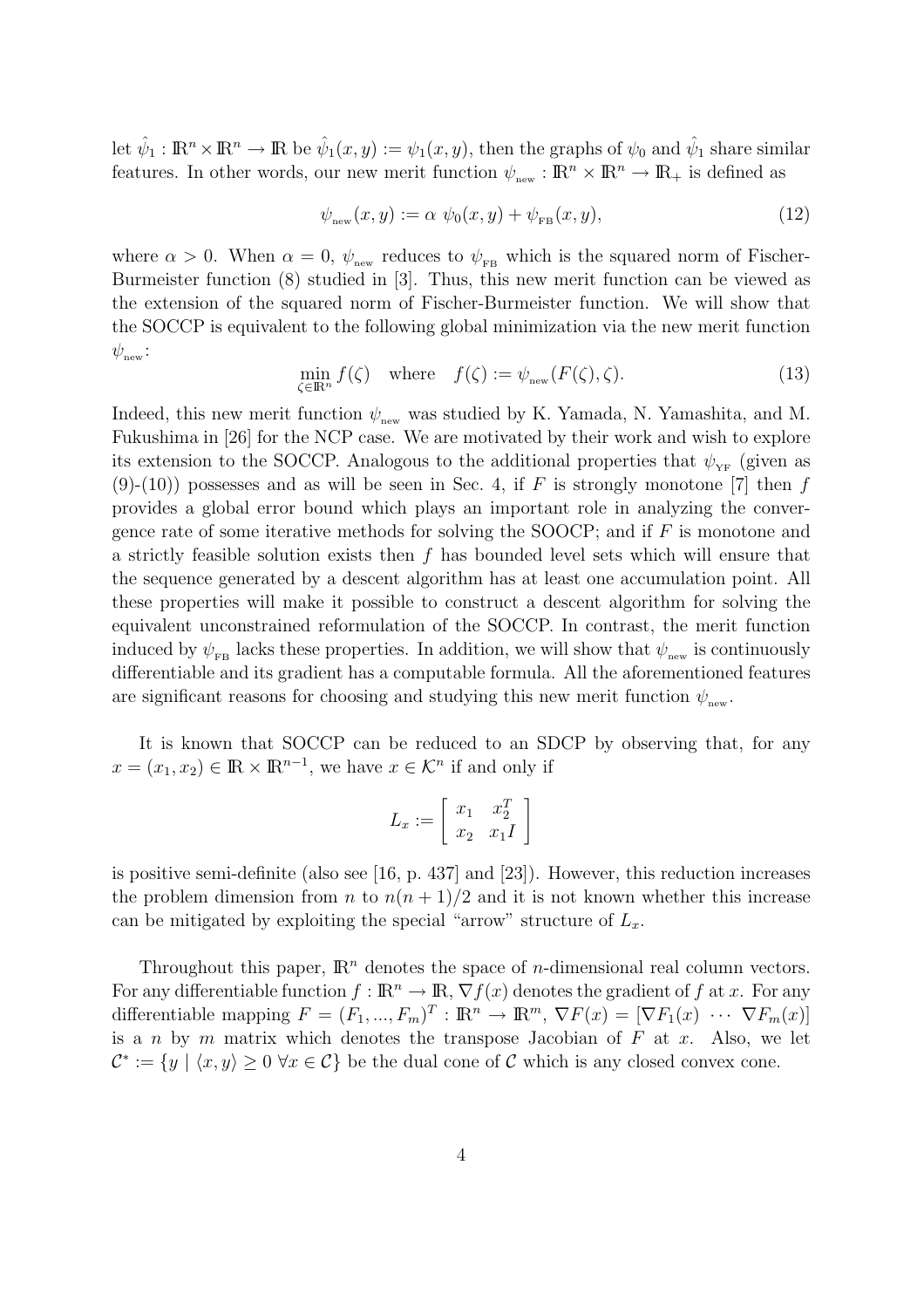### 2 Preliminaries

In this section, we review some definitions and preliminary results developed by the author and his co-author in [3, 4] that will be used in the subsequent analysis. First, we recall from [16] that each  $x = (x_1, x_2) \in \mathbb{R} \times \mathbb{R}^{n-1}$  admits a spectral factorization, associated with  $\mathcal{K}^n$ , of the form

$$
x = \lambda_1 u^{(1)} + \lambda_2 u^{(2)},
$$

where  $\lambda_1, \lambda_2$  and  $u^{(1)}, u^{(2)}$  are the spectral values and the associated spectral vectors of  $x$  given by

$$
\lambda_i = x_1 + (-1)^i ||x_2||,
$$
  
\n
$$
u^{(i)} = \begin{cases} \frac{1}{2} \left( 1, \ (-1)^i \frac{x_2}{||x_2||} \right) & \text{if } x_2 \neq 0; \\ \frac{1}{2} \left( 1, \ (-1)^i w_2 \right) & \text{if } x_2 = 0, \end{cases}
$$

for  $i = 1, 2$ , with  $w_2$  being any vector in  $\mathbb{R}^{n-1}$  satisfying  $||w_2|| = 1$ . If  $x_2 \neq 0$ , the factorization is unique. The above spectral factorization of x, as well as  $x^2$  and  $x^{1/2}$ and the matrix  $L_x$ , have various interesting properties; see [16]. For instances, for any  $x = (x_1, x_2) \in \mathbb{R} \times \mathbb{R}^{n-1}$ , with spectral values  $\lambda_1, \lambda_2$  and spectral vectors  $u^{(1)}, u^{(2)}$ , the following results hold : (1)  $x^2 = \lambda_1^2 u^{(1)} + \lambda_2^2 u^{(2)} \in \mathcal{K}^n$ . (2) If  $x \in \mathcal{K}^n$ , then  $0 \le \lambda_1 \le \lambda_2$ and  $x^{1/2} = \sqrt{\lambda_1} u^{(1)} + \sqrt{\lambda_2} u^{(2)}$ . (3) If  $x \in \text{int}(\mathcal{K}^n)$ , then  $0 < \lambda_1 \leq \lambda_2$ , and  $L_x$  is invertible with  $\overline{a}$  $\overline{a}$ 

$$
L_x^{-1} = \frac{1}{x_1^2 - ||x_2||^2} \left[ \begin{array}{cc} x_1 & -x_2^T \\ -x_2 & \frac{x_1^2 - ||x_2||^2}{x_1} I + \frac{1}{x_1} x_2 x_2^T \end{array} \right].
$$

In general, we have  $x \circ y = L_x y$  for all  $y \in \mathbb{R}^n$ , and  $L_x \succ 0$  if and only if  $x \in \text{int}(\mathcal{K}^n)$ .

We now recall definitions of monotonicity of a mapping which is needed for the assumptions of our main results later. We say that  $F$  is monotone if

$$
\langle F(\zeta) - F(\xi), \zeta - \xi \rangle \ge 0 \quad \forall \zeta, \ \xi \in \mathbb{R}^n.
$$

Similarly, F is *strongly monotone* if there exists  $\rho > 0$  such that

$$
\langle F(\zeta) - F(\xi), \zeta - \xi \rangle \ge \rho \|\zeta - \xi\|^2 \quad \forall \zeta, \ \xi \in \mathbb{R}^n.
$$

It is well known that, when  $F$  is continuously differentiable,  $F$  is monotone if and only if  $\nabla F(\zeta)$  is positive semi-definite for all  $\zeta \in \mathbb{R}^n$  while F is strongly monotone if and only is  $\nabla F(\zeta)$  is positive definite for all  $\zeta \in \mathbb{R}^n$ . For more details about monotonicity, please refer to [7].

The next useful lemma, describing special properties of x, y with  $x^2 + y^2 \notin int(\mathcal{K}^n)$ , was used to prove Lemma 2.2 and will be also used to prove Prop. 3.1.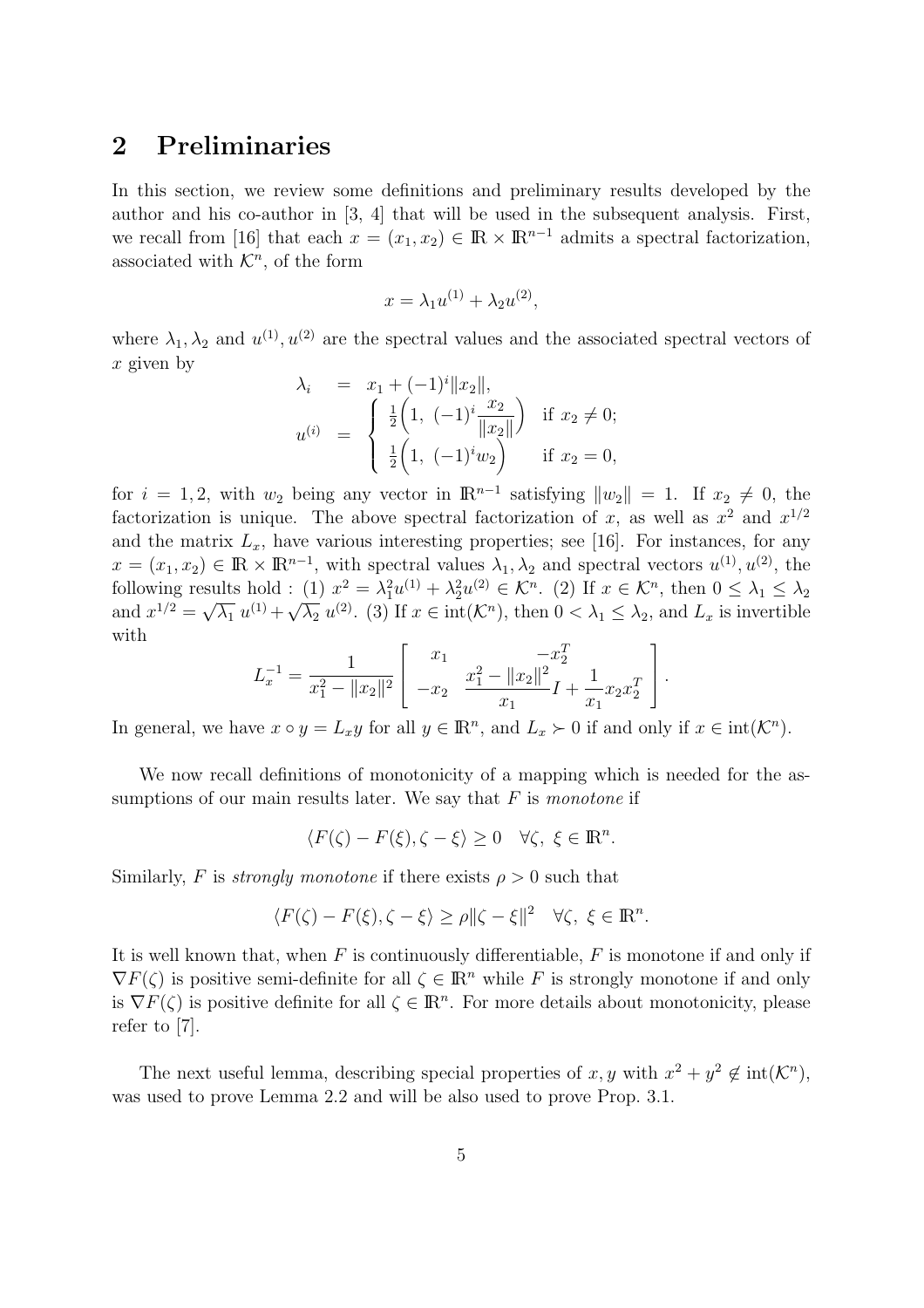**Lemma 2.1** For any  $x = (x_1, x_2), y = (y_1, y_2) \in \mathbb{R} \times \mathbb{R}^{n-1}$  with  $x^2 + y^2 \notin \text{int}(\mathcal{K}^n)$ , we have  $\overline{112}$ 

$$
x_1^2 = ||x_2||^2,
$$
  
\n
$$
y_1^2 = ||y_2||^2,
$$
  
\n
$$
x_1y_1 = x_2^Ty_2,
$$
  
\n
$$
x_1y_2 = y_1x_2.
$$

**Proof.** See [3, Lemma 3.2].  $\Box$ 

**Lemma 2.2** Let  $\phi_{FB}$  and  $\psi_{FB}$  be defined as in (7) and (8), respectively. Then the following holds.

- (a)  $\psi_{FB}(x, y) = 0 \iff x \in \mathcal{K}^n, y \in \mathcal{K}^n, x \circ y = 0 \iff x \in \mathcal{K}^n, y \in \mathcal{K}^n, \langle x, y \rangle = 0.$
- (b)  $\psi_{FB}$  is continuously differentiable at every  $(x, y) \in \mathbb{R}^n \times \mathbb{R}^n$ . Moreover,  $\nabla_x \psi_{FB}(0, 0) =$  $\nabla_y \psi_{FB}(0,0) = 0$ . If  $(x, y) \neq (0, 0)$  and  $x^2 + y^2 \in \text{int}(\mathcal{K}^n)$ , then

$$
\nabla_x \psi_{\text{FB}}(x, y) = \left( L_x L_{(x^2 + y^2)^{1/2}}^{-1} - I \right) \phi_{\text{FB}}(x, y), \n\nabla_y \psi_{\text{FB}}(x, y) = \left( L_y L_{(x^2 + y^2)^{1/2}}^{-1} - I \right) \phi_{\text{FB}}(x, y).
$$
\n(14)

If  $(x, y) \neq (0, 0)$  and  $x^2 + y^2 \notin \text{int}(\mathcal{K}^n)$ , then  $x_1^2 + y_1^2 \neq 0$  and

$$
\nabla_x \psi_{\rm FB}(x, y) = \left(\frac{x_1}{\sqrt{x_1^2 + y_1^2}} - 1\right) \phi_{\rm FB}(x, y),
$$
  

$$
\nabla_y \psi_{\rm FB}(x, y) = \left(\frac{y_1}{\sqrt{x_1^2 + y_1^2}} - 1\right) \phi_{\rm FB}(x, y).
$$
 (15)

**Proof.** These results come from Prop. 3.1, Prop. 3.2, and Lemma 3.1 of [3].  $\Box$ 

In what follows, for each  $x \in \mathbb{R}^n$ ,  $(x)_+$  denotes the nearest-point (in the Euclidean norm) projection of x onto  $\mathcal{K}^n$ . The following lemmas are crucial to our properties of error bound and bounded level sets in Sec. 4. They are results in [3] by the author and his co-author, the reader can find the proofs therein.

**Lemma 2.3** Let C be any closed convex cone in  $\mathbb{R}^n$ . For each  $x \in \mathbb{R}^n$ , let  $x_c^+$  and  $x_{\mathcal{C}}^-$  denote the nearest-point (in the Euclidean norm) projection of x onto  $\mathcal{C}$  and  $-\mathcal{C}^*$ , respectively. The following results hold.

(a) For any  $x \in \mathbb{R}^n$ , we have  $x = x_c^+ + x_c^-$  and  $||x||^2 = ||x_c^+||^2 + ||x_c^-||^2$ .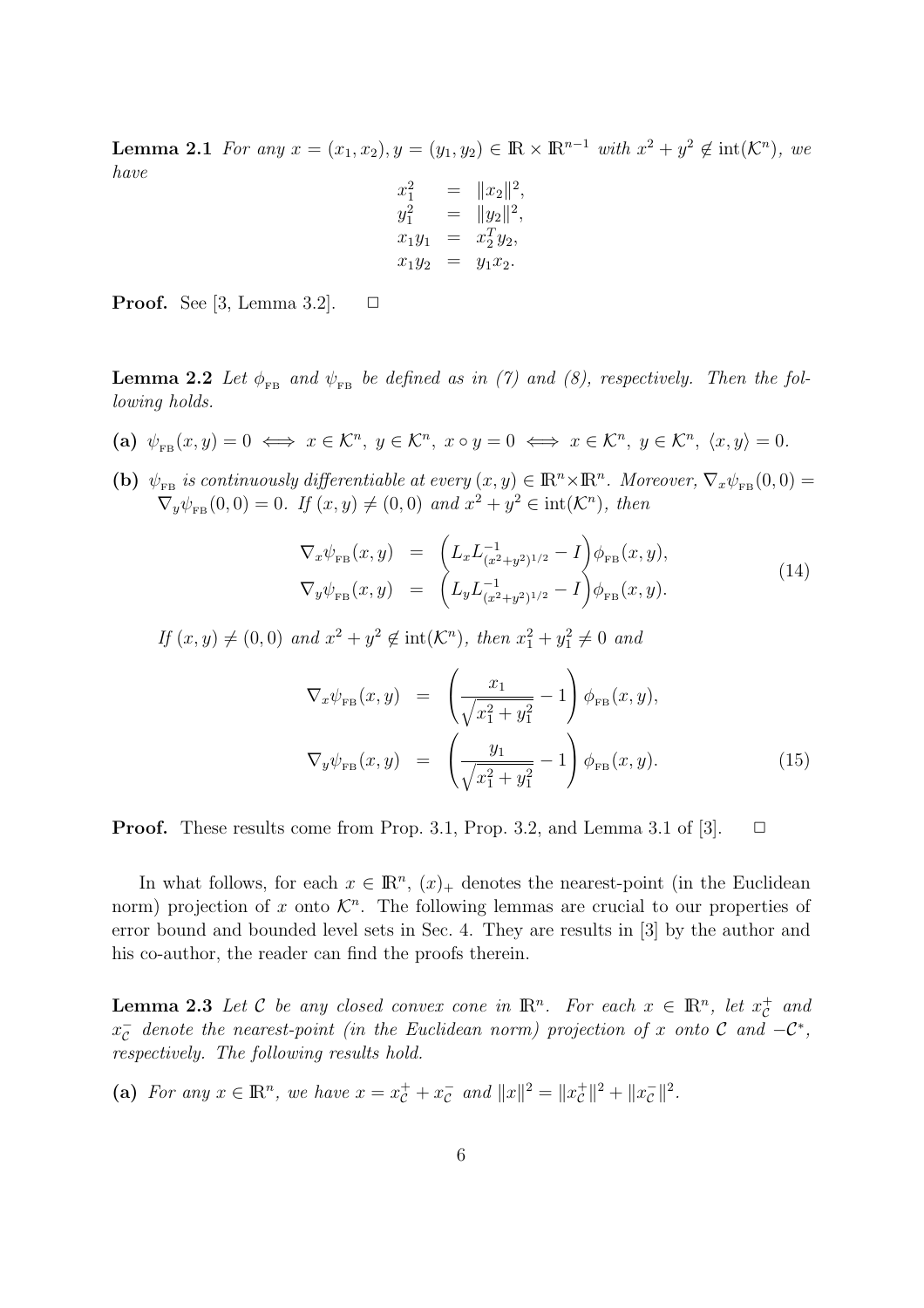(b) For any  $x \in \mathbb{R}^n$  and  $y \in \mathcal{C}$ , we have  $\langle x, y \rangle \leq \langle x_{\mathcal{C}}^+, y \rangle$ .

**Lemma 2.4** Let  $\phi_{FB}$ ,  $\psi_{FB}$  be given by (7) and (8), respectively. For any  $(x, y) \in \mathbb{R}^n \times$  $\mathbb{R}^n$ , we have ° ° ° ° ° °

$$
4\psi_{FB}(x,y) \geq 2\Big\|\phi_{FB}(x,y)_+\Big\|^2 \geq \Big\|(-x)_+\Big\|^2 + \Big\|(-y)_+\Big\|^2.
$$

**Lemma 2.5** Let  $\phi_{FB}$ ,  $\psi_{FB}$  be given by (7) and (8), respectively. For any  $\{(x^k, y^k)\}_{k=1}^{\infty} \subseteq$  $\mathbb{R}^n \times \mathbb{R}^n$ , let  $\lambda_1^k \leq \lambda_2^k$  and  $\mu_1^k \leq \mu_2^k$  denote the spectral values of  $x^k$  and  $y^k$ , respectively. Then the following results hold.

- (a) If  $\lambda_1^k \to -\infty$  or  $\mu_1^k \to -\infty$ , then  $\psi(x^k, y^k) \to \infty$ .
- (b) Suppose that  $\{\lambda_1^k\}$  and  $\{\mu_1^k\}$  are bounded below. If  $\lambda_2^k \to \infty$  or  $\mu_2^k \to \infty$ , then  $\langle x, x^k \rangle + \langle y, y^k \rangle \to \infty$  for any  $x, y \in \text{int}(\mathcal{K}^n)$ .

### 3 A new merit function and its properties

In this section, we study the new merit function  $\psi_{\text{new}}$  given as (11)-(12), i.e.,

$$
\psi_{\text{new}}(x, y) := \alpha \ \psi_0(x, y) + \psi_{\text{FB}}(x, y),
$$

where  $\alpha > 0$  and

$$
\psi_0(x, y) := \frac{1}{2} ||(x \circ y)_+||^2, \qquad \psi_{FB}(x, y) := \frac{1}{2} ||(x^2 + y^2)^{1/2} - x - y||^2.
$$

As we will see,  $\psi_{\text{new}}$  has several favorable properties which are parallel to what the function  $\psi_{FB}$  has. One important property that we will prove is that the SOCCP is indeed equivalent to the reformulation (13) :

$$
\min_{\zeta \in \mathbb{R}^n} f(\zeta) \quad \text{where} \quad f(\zeta) := \psi_{\text{new}}(F(\zeta), \zeta).
$$

Other properties which will be shown are that the function  $f$  is smooth (Prop. 3.2) and has bounded level sets (Prop. 4.2) as well as providing an error bound (Prop. 4.1).

**Lemma 3.1** Let  $\psi_0 : \mathbb{R}^n \times \mathbb{R}^n \to \mathbb{R}_+$  be given by (11). Then  $\psi_0$  is continuously differentiable and

$$
\nabla_x \psi_0(x, y) = L_y \cdot (x \circ y)_+, \n\nabla_y \psi_0(x, y) = L_x \cdot (x \circ y)_+.
$$
\n(16)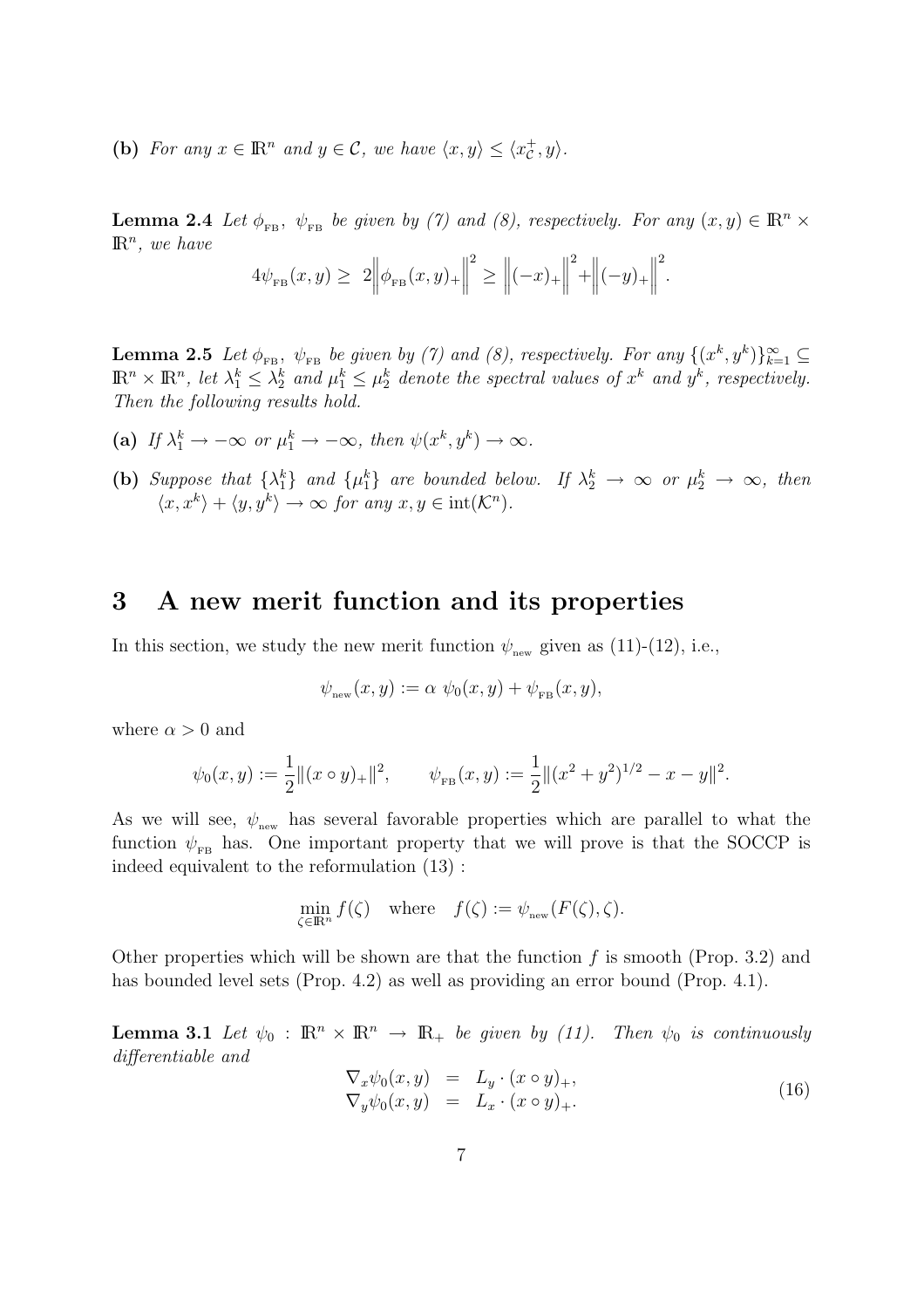**Proof.** For any  $z \in \mathbb{R}^n$ , we can factor  $z$  as  $z = \lambda_1 u^{(1)} + \lambda_2 u^{(2)}$ . Then let  $g: \mathbb{R}^n \to \mathbb{R}^n$ be defined as

$$
g(z) := \frac{1}{2}((z)_+)^2 = \hat{g}(\lambda_1)u^{(1)} + \hat{g}(\lambda_2)u^{(2)},
$$

where  $\hat{g}: \mathbb{R} \to \mathbb{R}$  is given by  $\hat{g}(\lambda) := \frac{1}{2} (\max(0, \lambda))^2$ . From the continuous differentiability of  $\hat{g}$  and Prop. 5.2 of [5], the vector-valued function g is also continuously differentiable. Hence, the first component  $g_1(z) := \frac{1}{2} ||(z)_+||^2$  of  $g(z)$  is continuously differentiable as well. By an easy computation, we have  $\nabla g_1(z) = (z)_+$ . Now, let

$$
z(x,y) := x \circ y = (\langle x, y \rangle, x_1y_2 + y_1x_2),
$$

then we have  $\psi_0(x, y) = g_1(z(x, y))$ . Applying the chain rule, we obtain

$$
\nabla_x \psi_0 = \nabla_x z \cdot \nabla g_1(z) = L_y \cdot (x \circ y)_+,
$$
  
\n
$$
\nabla_y \psi_0 = \nabla_y z \cdot \nabla g_1(z) = L_x \cdot (x \circ y)_+,
$$

where

$$
\nabla_x z(x, y) = \begin{bmatrix} y_1 & y_2^T \\ y_2 & y_1 I \end{bmatrix} = L_y \text{ and } \nabla_y z(x, y) = \begin{bmatrix} x_1 & x_2^T \\ x_2 & x_1 I \end{bmatrix} = L_x.
$$

Thus, the proof is completed.  $\Box$ 

**Proposition 3.1** Let  $\psi_{\text{new}}$ :  $\mathbb{R}^n \times \mathbb{R}^n \to \mathbb{R}_+$  be defined as in (11)-(12). Then the following results hold.

- (a)  $\psi_{\text{new}}(x, y) \ge 0$  for all  $(x, y) \in \mathbb{R}^n \times \mathbb{R}^n$ .
- (b)  $\psi_{\text{new}}(x, y) = 0 \iff x \in \mathcal{K}^n, y \in \mathcal{K}^n, x \circ y = 0 \iff x \in \mathcal{K}^n, y \in \mathcal{K}^n, \langle x, y \rangle = 0.$
- (c)  $\psi_{\text{new}}$  is continuously differentiable at every  $(x, y) \in \mathbb{R}^n \times \mathbb{R}^n$ . Moreover,  $\nabla_x \psi_{\text{new}}(0, 0) =$  $\nabla_y \psi_{\text{new}}(0,0) = 0$ . If  $(x, y) \neq (0, 0)$  and  $x^2 + y^2 \in \text{int}(\mathcal{K}^n)$ , then

$$
\nabla_x \psi_{\text{new}}(x, y) = \alpha L_y \cdot (x \circ y)_+ + \left( L_x L_{(x^2 + y^2)^{1/2}}^{-1} - I \right) \phi_{\text{FB}}(x, y),
$$
  
\n
$$
\nabla_y \psi_{\text{new}}(x, y) = \alpha L_x \cdot (x \circ y)_+ + \left( L_y L_{(x^2 + y^2)^{1/2}}^{-1} - I \right) \phi_{\text{FB}}(x, y).
$$
\n(17)

If  $(x, y) \neq (0, 0)$  and  $x^2 + y^2 \notin \text{int}(\mathcal{K}^n)$ , then  $x_1^2 + y_1^2 \neq 0$  and

$$
\nabla_x \psi_{\text{new}}(x, y) = 2\alpha |x_1| \cdot (y)_+^2 + \left(\frac{x_1}{\sqrt{x_1^2 + y_1^2}} - 1\right) \phi_{\text{FB}}(x, y),
$$
  

$$
\nabla_y \psi_{\text{new}}(x, y) = 2\alpha |y_1| \cdot (x)_+^2 + \left(\frac{y_1}{\sqrt{x_1^2 + y_1^2}} - 1\right) \phi_{\text{FB}}(x, y).
$$
 (18)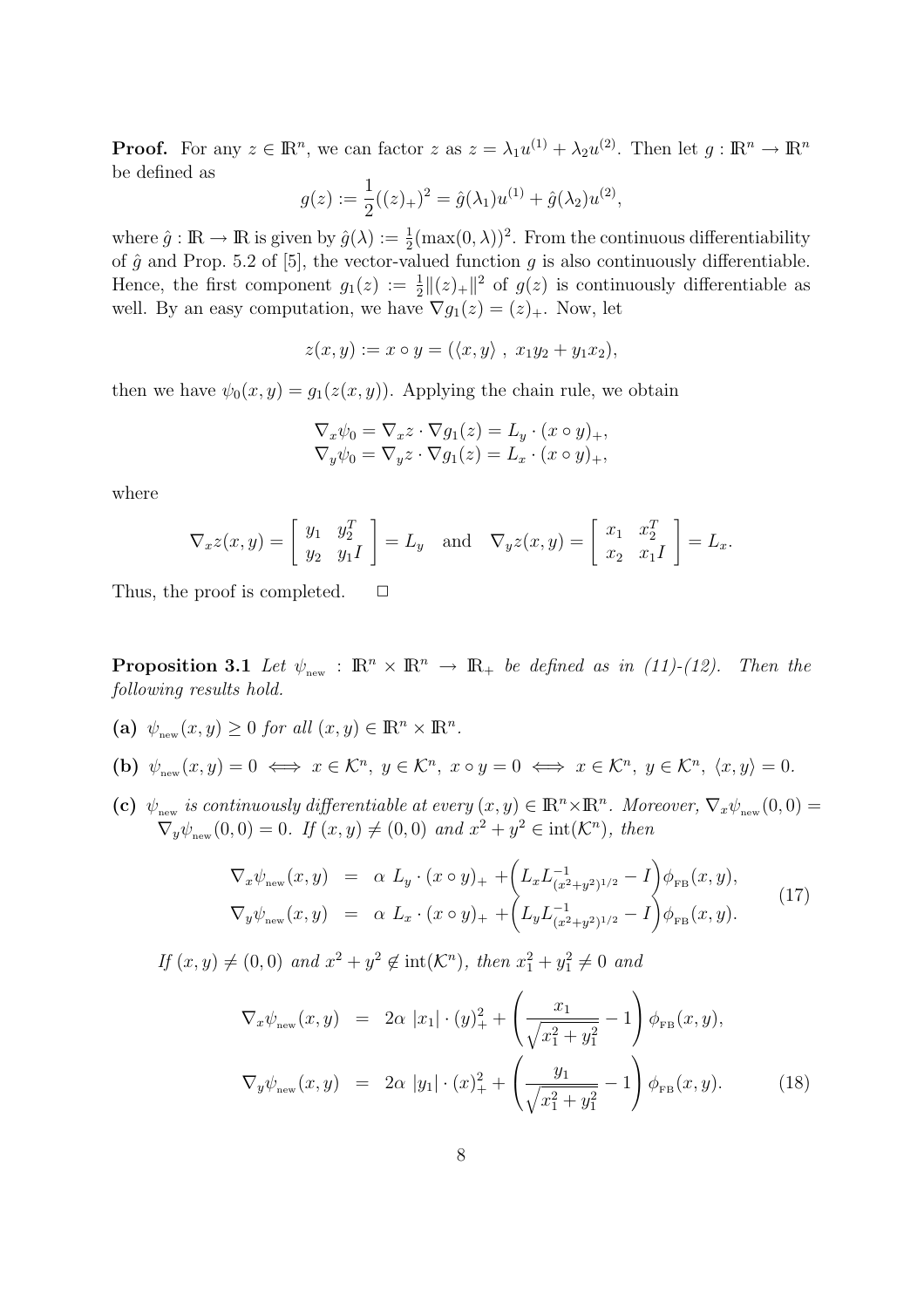Proof. (a) It is clear by definition.

(b) We only need to prove the first equivalence since the second one is a known result in [16]. Suppose  $\psi_{\text{new}}(x, y) = 0$ , it yields  $\psi_{\text{FB}}(x, y) = 0$ . Thus, the desirable result follows by Lemma 2.2(a). On the other hand,  $x \in \mathcal{K}^n$ ,  $y \in \mathcal{K}^n$ ,  $x \circ y = 0$  imply  $\psi_{FB}(x, y) = 0$ ; and  $\psi_0(x, y) = 0$  from  $x \circ y = 0$ . Therefore,  $\psi_{\text{new}}(x, y) = 0$ .

(c) If  $(x, y) = (0, 0)$ , it is easy to know  $\nabla_x \psi_0(0, 0) = \nabla_y \psi_0(0, 0) = 0$  by Lemma 3.1. Hence  $\nabla_x \psi_{\text{new}}(0,0) = \nabla_y \psi_{\text{new}}(0,0) = 0$ . If  $(x, y) \neq (0, 0)$  and  $x^2 + y^2 \in \text{int}(\mathcal{K}^n)$ , then the results follow by Lemma 2.2(b) and Lemma 3.1. If  $(x, y) \neq (0, 0)$  and  $x^2 + y^2 \notin int(\mathcal{K}^n)$ , then by applying Lemma 2.1, we have

$$
x \circ y = (\langle x, y \rangle, x_1y_2 + y_1x_2)
$$
  
=  $(x_1y_1 + x_2^T y_2, x_1y_2 + y_1x_2)$   
=  $(2x_1y_1, 2x_1y_2)$   
=  $2x_1y$ .

Therefore,

$$
L_y \cdot (x \circ y)_+ = L_y \cdot (2x_1y)_+ = 2|x_1| \cdot (y \cdot (y)_+ = 2|x_1| \cdot (y \circ (y)_+) = 2|x_1| \cdot (y)_+^2,
$$

where the last equality is due to

$$
y \circ y_{+} = [(y)_{+} + (y)_{-}] \circ (y)_{+} = (y)_{+}^{2} + (y)_{-} \circ (y)_{+} = (y)_{+}^{2}.
$$

Similarly, we have  $L_x \cdot (x \circ y)_+ = 2|y_1| \cdot (x)_+^2$ . This together with Lemma 2.2 lead to the desired results.  $\Box$ 

**Proposition 3.2** Let f be defined as (11)-(13). Then f is smooth with  $f(\zeta) > 0$  for all  $\zeta \in \mathbb{R}^n$  and  $f(\zeta) = 0$  if and only if  $\zeta$  solves the SOCCP. Moreover, suppose that the SOCCP has at least one solution. Then,  $\zeta$  is a global minimization of f if and only if  $\zeta$ solves the SOCCP.

**Proof.** The results follow by Prop. 3.1 and definition of  $f$ .  $\Box$ 

### 4 Error bound and bounded level sets

The error bound is an important concept that indicates how close an arbitrary point is to the solution set of SOCCP. Thus, an error bound may be used to provide stopping criterion for an iterative method. As below, we establish a proposition about the error bound of f given as  $(11)-(13)$ . We need the next technical lemma to prove the error bound property.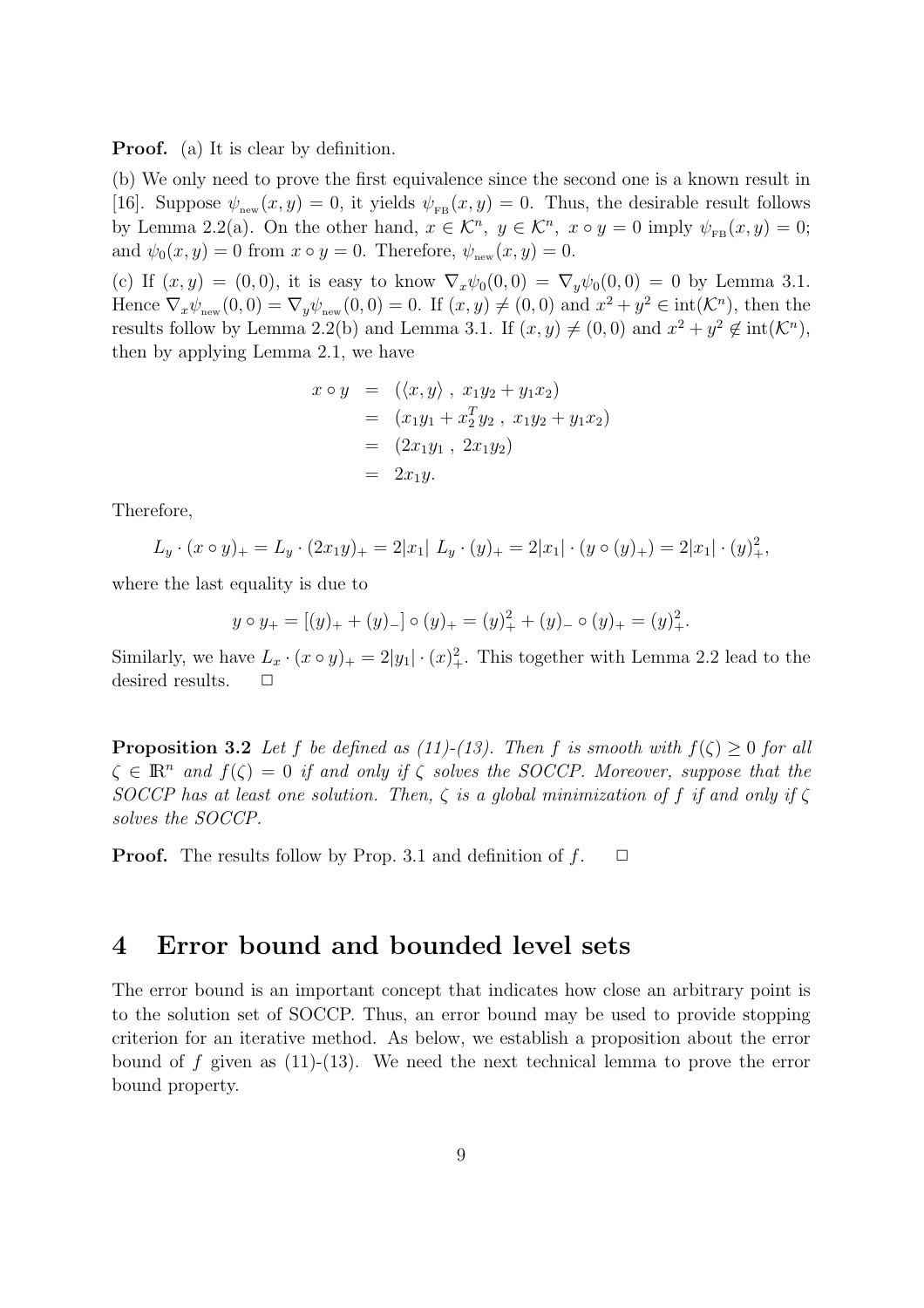**Lemma 4.1** Let  $x = (x_1, x_2) \in \mathbb{R} \times \mathbb{R}^{n-1}$  and  $y = (y_1, y_2) \in \mathbb{R} \times \mathbb{R}^{n-1}$ . Then, we have

$$
\langle x, y \rangle \le \sqrt{2} \, ||(x \circ y)_+||. \tag{19}
$$

Proof. First, we observe the fact that

$$
x \in \mathcal{K}^n \iff (x)_+ = x,
$$
  
\n
$$
x \in -\mathcal{K}^n \iff (x)_+ = 0,
$$
  
\n
$$
x \notin \mathcal{K}^n \cup -\mathcal{K}^n \iff (x)_+ = \lambda_2 u^{(2)},
$$

where  $\lambda_2$  is the bigger spectral value of x with the corresponding spectral vector  $u^{(2)}$ defined as in Sec. 2. Hence, we have three cases.

Case(1): If  $x \circ y \in \mathcal{K}^n$ , then  $(x \circ y)_+ = x \circ y$ . By definition of Jordan product of x and y as (6), i.e.,  $x \circ y = (\langle x, y \rangle, x_1y_2 + y_1x_2)$ . It is clear that  $\|(x \circ y)_+\| \ge \langle x, y \rangle$  and hence (19) holds.

Case(2): If  $x \circ y \in -\mathcal{K}^n$ , then  $(x \circ y)_+ = 0$ . Since  $x \circ y \in -\mathcal{K}^n$ , by definition of Jordan  $\frac{\cos(z)}{z}$ . If  $x \circ y \in -\infty$ , then  $(x \circ y)_+ = 0$ . Since  $x \circ y \in -\infty$ , by definition of product again, we have  $\langle x, y \rangle \leq 0$ . Hence, it is true that  $\sqrt{2} \| (x \circ y)_+\| \geq \langle x, y \rangle$ .

Case(3): If  $x \circ y \notin \mathcal{K}^n \cup -\mathcal{K}^n$ , then  $(x \circ y)_+ = \lambda_2 u^{(2)}$  where

$$
\lambda_2 = \langle x, y \rangle + ||x_1y_2 + y_1x_2||,
$$
  

$$
u^{(2)} = \frac{1}{2} \Big( 1, \frac{x_1y_2 + y_1x_2}{||x_1y_2 + y_1x_2||} \Big).
$$

If  $\langle x, y \rangle \leq 0$ , then (19) is trivial. Thus, we can assume  $\langle x, y \rangle > 0$ . In fact, the desired inequality (19) follows from the below.

$$
||(x \circ y)_{+}||^{2} = \frac{1}{2}\lambda_{2}^{2}
$$
  
=  $\frac{1}{2}((x, y)^{2} + 2\langle x, y \rangle \cdot ||x_{1}y_{2} + y_{1}x_{2}|| + ||x_{1}y_{2} + y_{1}x_{2}||^{2})$   
 $\geq \frac{1}{2}\langle x, y \rangle^{2},$ 

where the first equality is by  $||u^{(2)}|| = 1/$ √  $2. \Box$ 

**Proposition 4.1** Suppose that F is strongly monotone mapping from  $\mathbb{R}^n$  to  $\mathbb{R}^n$ . Also, suppose that SOCCP has a solution  $\zeta^*$ . Then there exists a scalar  $\tau > 0$  such that

$$
\tau \|\zeta - \zeta^*\|^2 \le \| (F(\zeta) \circ \zeta)_+\| + \| (-F(\zeta))_+\| + \| (-\zeta)_+\| \quad \forall \zeta \in \mathbb{R}^n. \tag{20}
$$

Moreover,

$$
\tau \|\zeta - \zeta^*\|^2 \le \sqrt{2} \left(\frac{1}{\alpha} + 2\right) f(\zeta)^{1/2} \quad \forall \zeta \in \mathbb{R}^n,
$$
\n(21)

where  $\alpha > 0$ , and f is given by (11)-(13).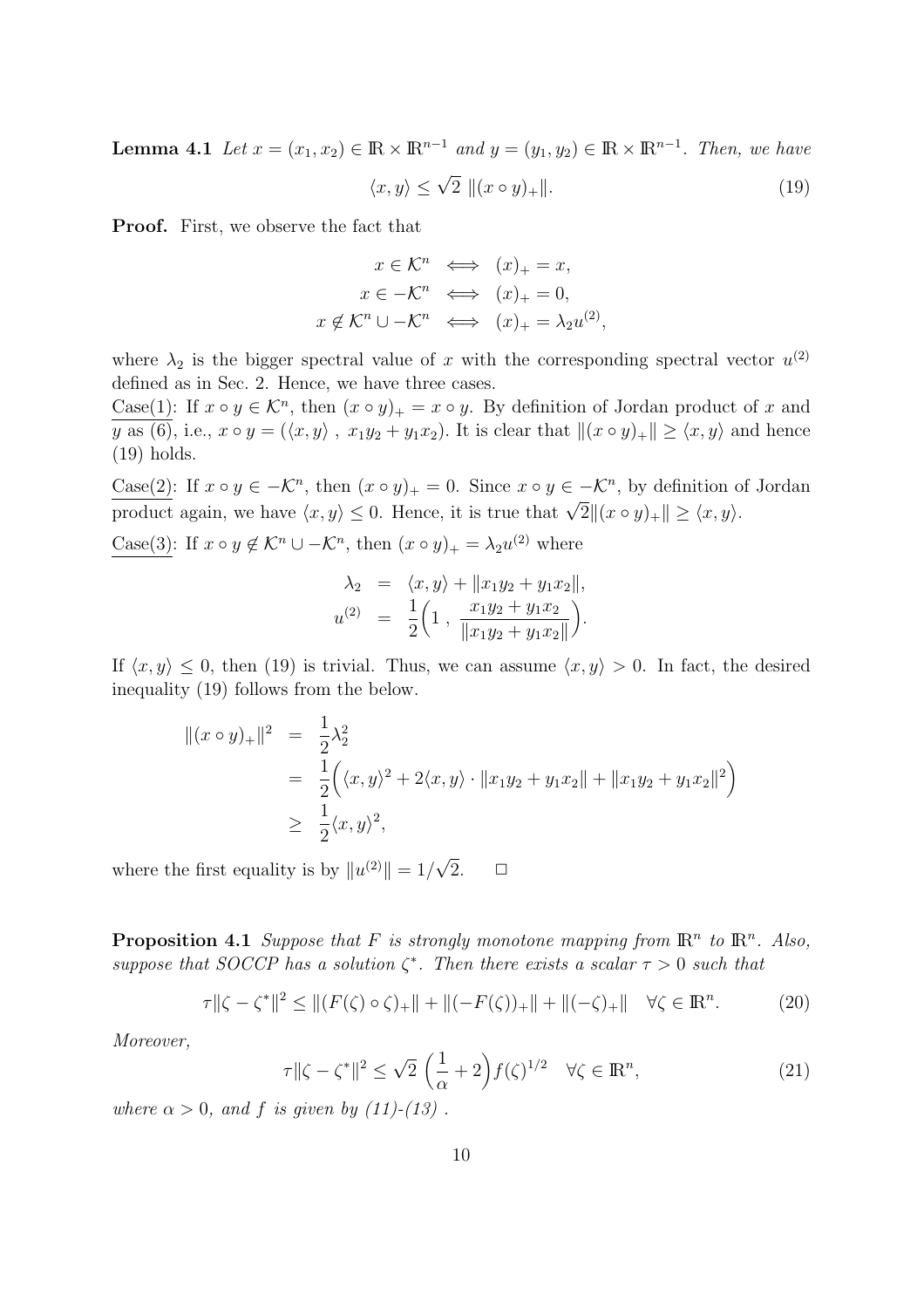**Proof.** Since F is strongly monotone, there exists a scalar  $\rho > 0$  such that, for any  $\zeta \in \mathbb{R}^n$ ,

$$
\rho ||\zeta - \zeta^*||^2
$$
\n
$$
\leq \langle F(\zeta) - F(\zeta^*), \zeta - \zeta^* \rangle
$$
\n
$$
= \langle F(\zeta), \zeta \rangle + \langle -F(\zeta), \zeta^* \rangle + \langle F(\zeta^*), -\zeta \rangle
$$
\n
$$
\leq \langle F(\zeta), \zeta \rangle + \langle (-F(\zeta))_+, \zeta^* \rangle + \langle F(\zeta^*), (-\zeta)_+ \rangle
$$
\n
$$
\leq \langle F(\zeta), \zeta \rangle + ||(-F(\zeta))_+|| ||\zeta^*|| + ||F(\zeta^*)|| ||(-\zeta)_+||
$$
\n
$$
\leq \sqrt{2} ||(F(\zeta) \circ \zeta)_+|| + ||(-F(\zeta))_+|| ||\zeta^*|| + ||F(\zeta^*)|| ||(-\zeta)_+||
$$
\n
$$
\leq \max \{ \sqrt{2}, ||F(\zeta^*)||, ||\zeta^*|| \} \Big( ||(F(\zeta) \circ \zeta)_+|| + ||(-F(\zeta))_+|| + ||(-\zeta)_+|| \Big),
$$

where the second inequality uses Lemma 2.3(b) while the fourth inequality is from (19). Then, setting  $\tau :=$ ρ max{  $\overline{\phantom{0}}$  $\{2, \|F(\zeta^*)\|, \|\zeta^*\|\}$ yields (20).

Moreover, we have

$$
||(F(\zeta) \circ \zeta)_+|| = \sqrt{2} \ \psi_0(F(\zeta), \zeta)^{1/2} \le \frac{\sqrt{2}}{\alpha} \ f(\zeta)^{1/2},
$$

and

$$
\begin{array}{rcl} ||(-F(\zeta))_+|| + ||(-\zeta)_+|| & \leq & \sqrt{2} \left( ||(-F(\zeta))_+||^2 + ||(-\zeta)_+||^2 \right)^{1/2} \\ & \leq & 2\sqrt{2} \ \psi_{FB}(F(\zeta), \zeta)^{1/2} \\ & \leq & 2\sqrt{2} \ f(\zeta)^{1/2}, \end{array}
$$

where the second inequality is true by Lemma 2.4. Thus,

$$
\|(F(\zeta)\circ\zeta)_+\| + \|(-F(\zeta))_+\| + \|(-\zeta)_+\| \le \sqrt{2}\left(\frac{1}{\alpha} + 2\right)f(\zeta)^{1/2}
$$

.

This together with  $(20)$  yield  $(21)$ .  $\Box$ 

The boundedness of level sets of a merit function is also important since it ensures that the sequence generated by a descent method has at least one accumulation. The following proposition gives conditions under which  $f$  has bounded level sets.

**Proposition 4.2** Suppose that F is a monotone mapping from  $\mathbb{R}^n$  to  $\mathbb{R}^n$  and that SOCCP is strictly feasible, i.e., there exists  $\hat{\zeta} \in \mathbb{R}^n$  such that  $F(\hat{\zeta}), \hat{\zeta} \in \text{int}(\mathcal{K}^n)$ . Then the level set

$$
\mathcal{L}(\gamma) := \{ \zeta \in \mathbb{R}^n \mid f(\zeta) \le \gamma \}
$$

is bounded for all  $\gamma \geq 0$ , where f is given by (11)-(13) with  $\alpha > 0$ .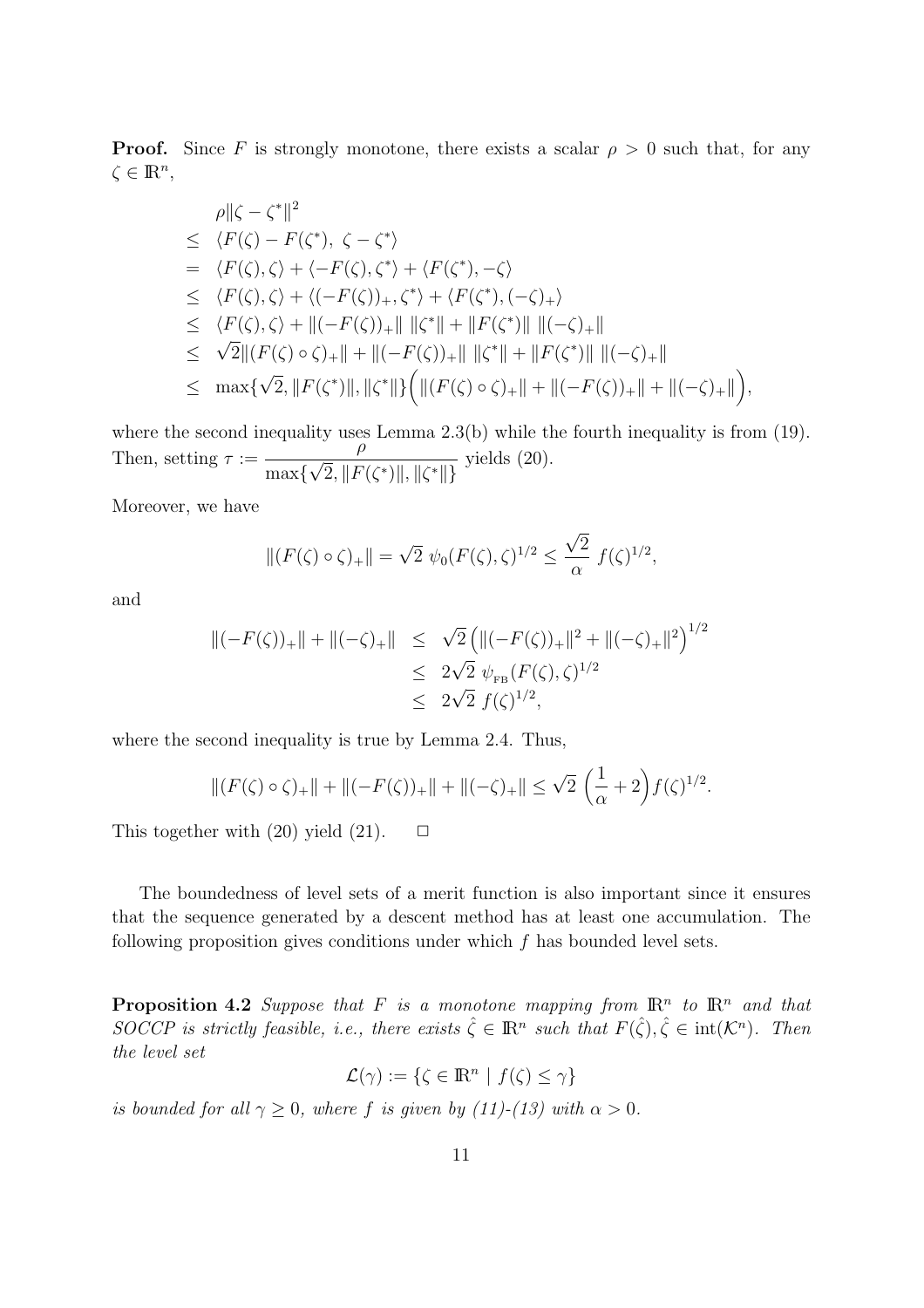**Proof.** We will prove this result by contradiction. Suppose there exists an unbounded sequence  $\{\zeta^k\} \subset \mathcal{L}(\gamma)$  for some  $\gamma \geq 0$ . It can be seen that the sequence of the smaller spectral values of  $\{\zeta^k\}$  and  $\{F(\zeta^k)\}$  are bounded below. In fact, if not, it follows form Lemma 2.5(a) that  $f(\zeta^k) \to \infty$ , which contradicts  $\{\zeta^k\} \subset \mathcal{L}(\gamma)$ . Therefore, the unboundedness of  $\{\zeta^k\}$  leads to that the sequence of the bigger spectral values of  $\{\zeta^k\}$  tends to infinity. Now, let  $\hat{\zeta}$  be a strictly feasibile solution of the SOCCP. Since F is monotone, we have

$$
\langle F(\zeta^k) - F(\hat{\zeta}), \ \zeta^k - \hat{\zeta} \rangle \ge 0,
$$

which yields

$$
\langle F(\zeta^k), \hat{\zeta} \rangle + \langle F(\hat{\zeta}), \zeta^k \rangle \le \langle F(\zeta^k), \zeta^k \rangle + \langle F(\hat{\zeta}), \hat{\zeta} \rangle. \tag{22}
$$

Then, by Lemma 2.5(b) and  $F(\hat{\zeta}), \hat{\zeta} \in \text{int}(\mathcal{K}^n)$ , we obtain  $\langle F(\zeta^k), \hat{\zeta} \rangle + \langle F(\hat{\zeta}), \zeta^k \rangle \to \infty$ , which together with (22) lead to  $\langle F(\zeta^k), \zeta^k \rangle \to \infty$ . Thus, by Lemma 4.1 and (12)-(13), we have

$$
\|(F(\zeta^k) \circ \zeta^k)_+\| \to \infty \quad \Longrightarrow \quad \psi_{\text{new}}(F(\zeta^k), \zeta^k) \to \infty \quad \Longrightarrow \quad f(\zeta^k) \to \infty.
$$

But, this contradicts  $\{\zeta^k\} \subset \mathcal{L}(\gamma)$ . Therefore, we complete the proof.  $\Box$ 

## 5 Concluding Remarks

In this paper, we have proposed a new merit function for the SOCCP. We also have shown that the function enjoys some favorable properties. In particular, it provides a global error bound under strong monotonicity of F only, and it has bounded level sets when  $F$  is monotone and the SOCCP is strictly feasible. With these properties, it is possible to construct a descent algorithm, as done in [4, 26, 27], for solving the unconstrained minimization reformulation (13) of the SOCCP and investigate its global convergence. We leave it as one of the future topics. In fact, there have already had systematic study on merit functions for NCP and SDCP cases, however, not much for the SOCCP case. Therefore, it would be worth of considering other merit functions for SOCCP and build a systematic study accordingly. On the other hand, recently there have definitions of P-properties for the nonlinear transformations on Euclidean Jordan algebras (see [24] for details). In particular, they proved the following implications.

strongly monotone  $\implies$  uniform Jordan P-property  $\implies$  uniform P-property  $\implies$ P-property

Therefore, another interesting future topic is to see whether the assumptions used in Prop. 4.1 and Prop. 4.2 can be weaken to P-properties.

Acknowledgement. The author thanks for the referees for their careful reading of the paper and helpful suggestions.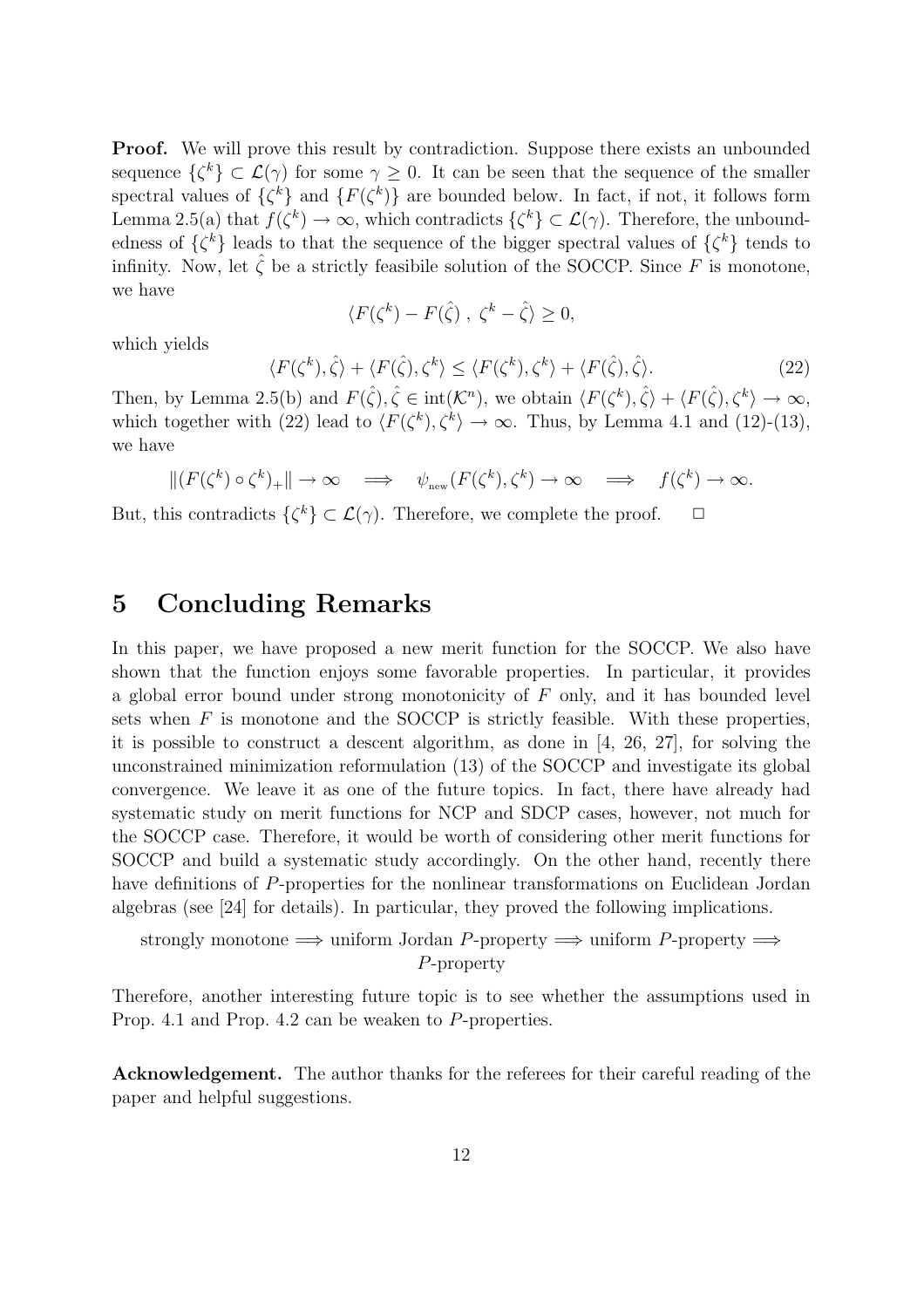# References

- [1] F. Alizadeh and S. Schmieta, Symmetric cones, potential reduction methods, and word-by-word extensions, in Handbook of Semidefinite Programming, edited by H. Wolkowicz, R. Saigal, and L. Vandenberghe, Kluwer Academic Publishers, Boston, pp. 195–233, 2000.
- [2] D. P. Bertsekas, Nonlinear Programming, 2nd edition, Athena Scientific, Belmont, 1999.
- [3] J.-S. Chen and P. Tseng, An unconstrained smooth minimization reformulation of the second-order cone complementarity problem, to appear in Mathematical Programming, (2005).
- [4] J.-S. CHEN, A descent method for solving reformulation of the second-order cone complementarity problem, submitted, (2004).
- [5] J.-S. Chen, X. Chen, and P. Tseng, Analysis of nonsmooth vector-valued functions associated with second-order cones, Mathematical Programming, vol. 101 (2004), pp. 95-117.
- [6] X.-D. CHEN, D. SUN, AND J. SUN, *Complementarity functions and numerical exper*iments for second-order cone complementarity problems, Computational Optimization and Applications, vol. 25 (2003), pp. 39-56.
- [7] F. Facchinei and J.-S. Pang, Finite-Dimensional Variational Inequalities and Complementarity Problems, Volumes I and II, Springer-Verlag, New York, 2003.
- [8] F. FACCHINEI AND J. SOARES, A new merit function for nonlinear complementarity problems and a related algorithm, SIAM Journal on Optimization, vol. 7 (1997), pp. 225-247.
- [9] U. FARAUT AND A. KORÁNYI, Analysis on Symmetric Cones, Oxford Mathematical Monographs, Oxford University Press, New York, 1994.
- [10] M. C. FERRIS AND J.-S. PANG, *Engineering and economic applications of comple*mentarity problems, SIAM Review, vol. 39 (1997), pp. 669-713.
- [11] M. C. FERRIS AND J.-S. PANG, editors, *Complementarity and Variational Prob*lems: State of the Art, SIAM Publications, Philadelphia, 1996.
- [12] M. C. Ferris, O. L. Mangasarian, and J.-S. Pang, editors, Complementarity: Applications, Algorithms and Extensions, Kluwer Academic Publishers, Dordrecht, 2001.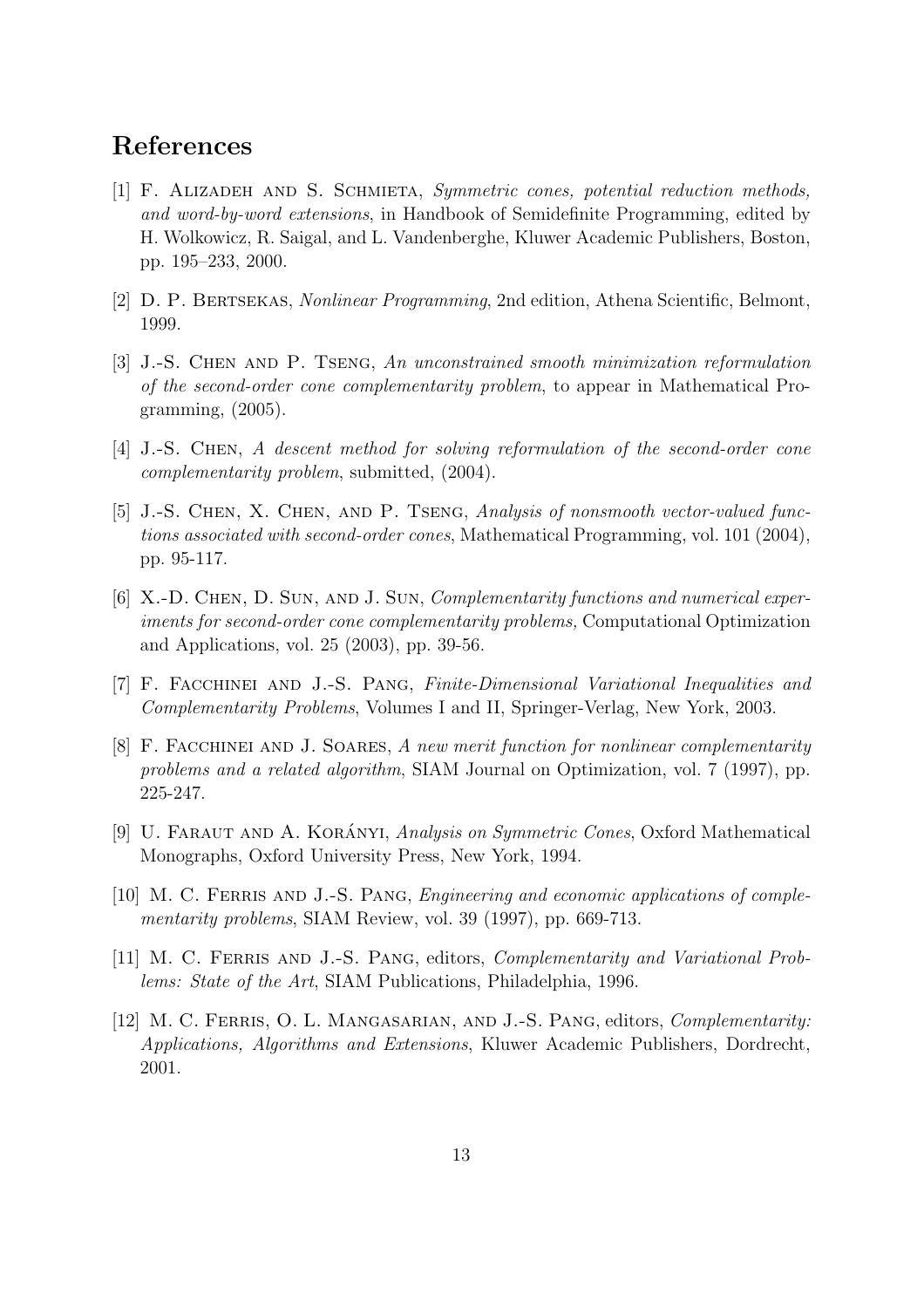- [13] A. Fischer, A special Newton-type optimization methods, Optimization, vol. 24 (1992), pp. 269-284.
- [14] A. FISCHER, Solution of the monotone complementarity problem with locally Lipschitzian functions, Mathematical Programming, vol. 76 (1997), pp. 513-532.
- [15] R. FLETCHER, *Practical Methods of Optimization*, 2nd edition, Wiley-Interscience, Chichester, 1987.
- [16] M. Fukushima, Z.-Q. Luo, and P. Tseng, Smoothing functions for second-order cone complementarity problems, SIAM Journal on Optimization, vol. 12 (2002), pp. 436-460.
- [17] S. Hayashi, N. Yamashita, and M. Fukushima, On the coerciveness of merit functions for the second-order cone complementarity problem, Report, Department of Applied Mathematics and Physics, Kyoto University, Kyoto, Japan, June (2001).
- [18] C. Kanzow, An unconstrained optimization technique for large scale linearly constrained convex minimization problems, Computing, vol. 53 (1994), pp. 101-117.
- [19] C. Kanzow, Nonlinear complementarity as unconstrained optimization, Journal of Optimization Theory and Applications, vol. 88 (1996), pp. 139-155.
- [20] M. S. Lobo, L. Vandenberghe, S. Boyd, and H. Lebret, Application of second-order cone programming, Linear Algebra and its Applications, vol. 284 (1998), pp. 193-228.
- [21] R. D. C. Monteiro and T. Tsuchiya, Polynomial convergence of primal-dual algorithms for the second-order cone programs based on the MZ-family of directions, Mathematical Programming, vol. 88 (2000), pp. 61–83.
- [22] S. SCHMIETA AND F. ALIZADEH, Associative and Jordan algebras, and polynomial time interior-point algorithms for symmetric cones, Mathematics of Operations Research, vol. 26 (2001), pp. 543-564.
- [23] C.-K. Sim and G. Zhao, A note on treating second order cone problem as a special case of semidefinite problem, Report, Department of Mathematics, National University of Singapore, Singapore, May 2002; to appear in Mathematical Programming.
- [24] J. TAO AND M. S. GOWDA, Some P-properties for the nonlinear transformations on Euclidean Jordan Algebra, Technical Report, Department of Mathematics and Satistics, University of Maryland, 2004.
- [25] T. Tsuchiya, A convergence analysis of the scaling-invariant primal-dual pathfollowing algorithms for second-order cone programming, Optimization Methods and Software, vol. 11 (1999), pp. 141–182.